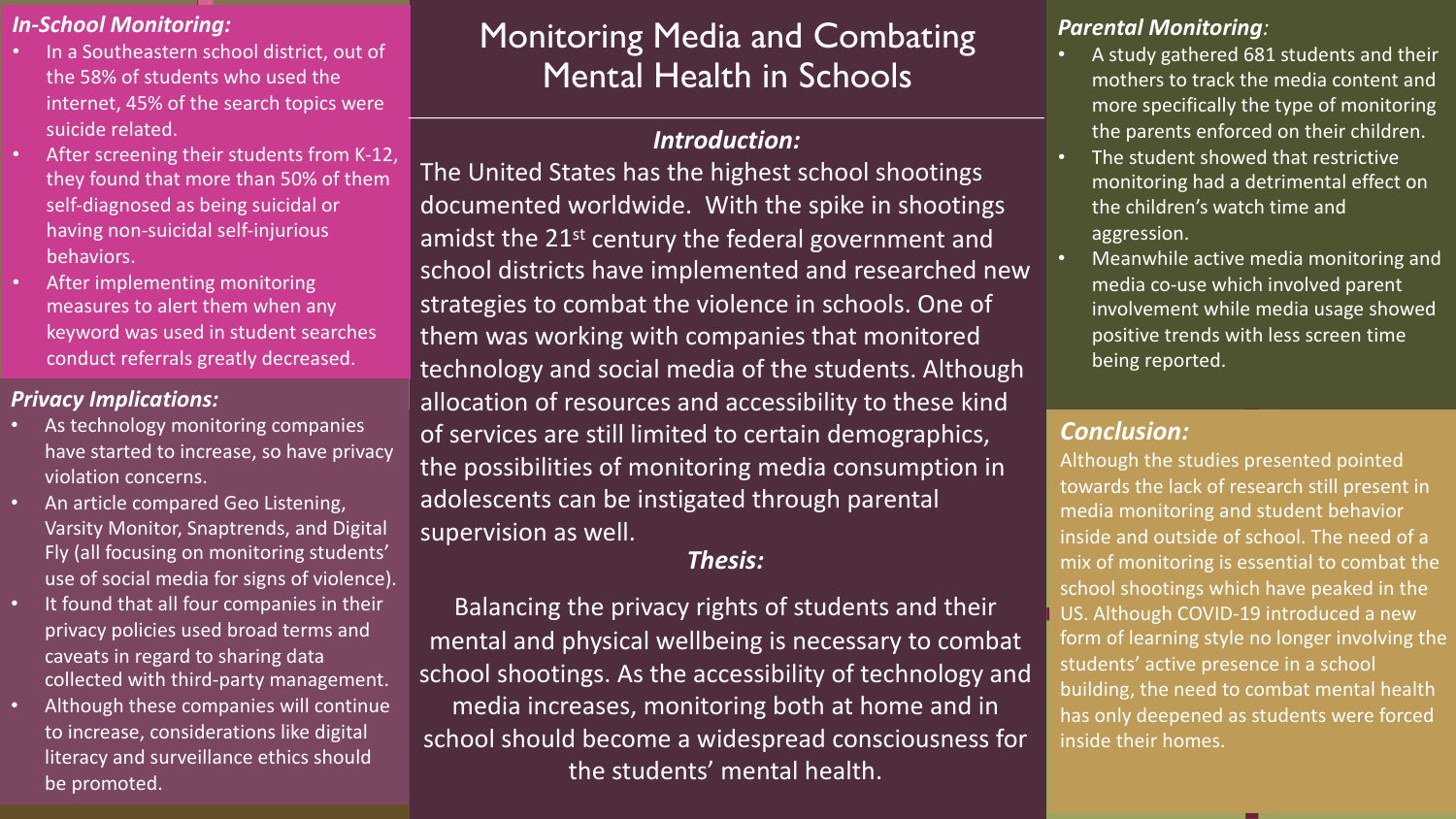# CPTED's Impact on School Safety

Sada Chaudhury

# Introduction

In the wake of several school shootings over the last few decades, schools have been struggling to figure out how to protect their students.

# What is CPTED?

- It is a crime prevention method that uses environmental design to deter crime
- Also aims to promote students' psychological well being



- A recent study was conducted on grades 7-12 students
- Results: Participants prefer CPTED school designs over non-CPTED schools for both their safety and comfort.

# Conclusion

CPTED provides a viable solution in reducing vulnerability to violence while also maintaining a comfortable learning environment for students.

# Thesis

Crime Prevention Through Environmental Design (CPTED) is an effective solution to ensuring school safety.



The new Sandy Hook school building that utilizes CPTED. Note the see-through fence to limit hidden areas, and the large glass windows for increased surveillance of the area.